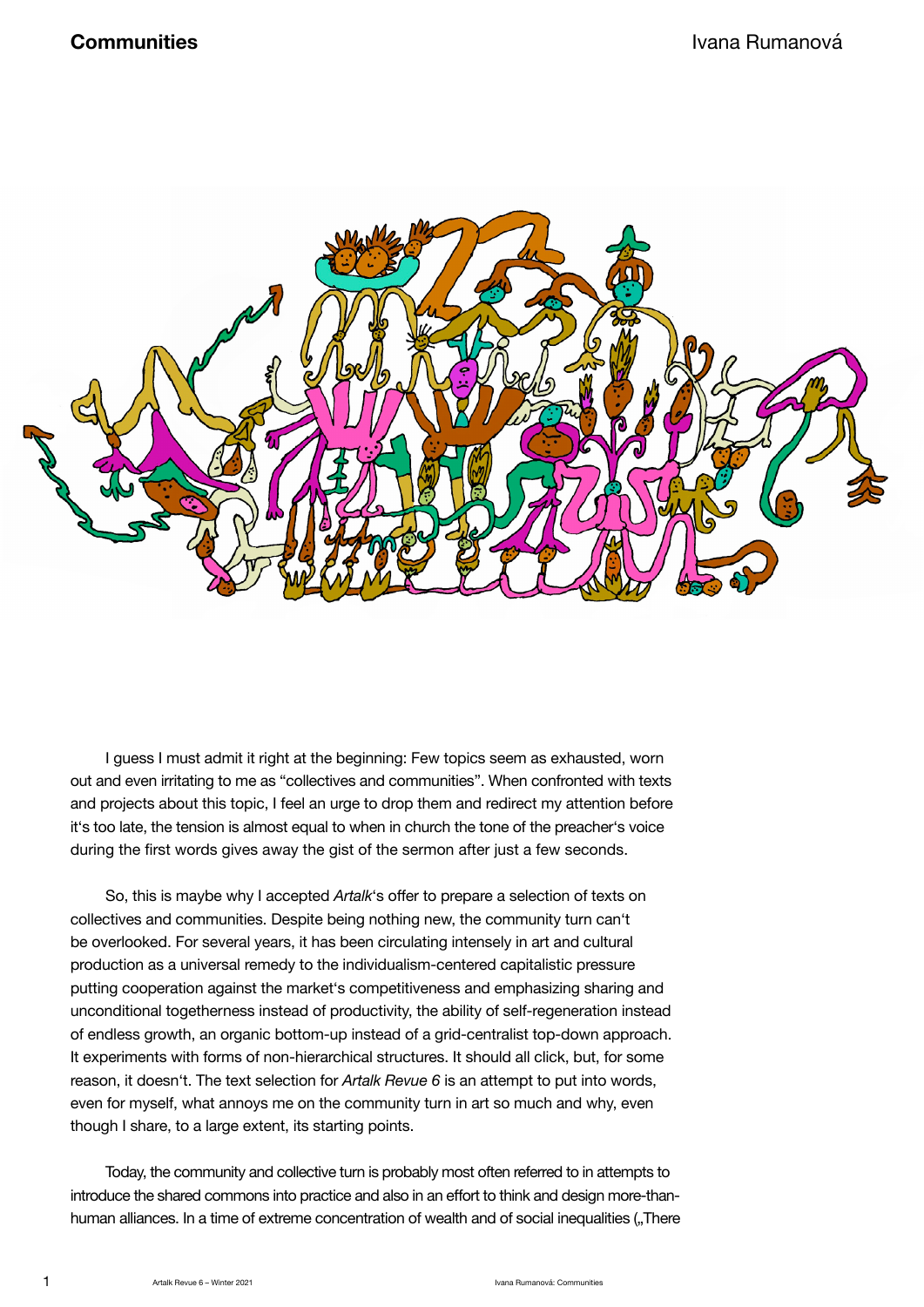are billions of users and one billionaire," writes Jodi Dean in her essay *Society doesn't exist*) on the one side and a looming environmental collapse on the other side, this seems to be the most logical reaction. My critical suspicion is that community projects get all too often locked in an endless loop so establishing relationships becomes their goal. Under what conditions can community and collective building become a political and not just a therapeutic tool?

It is probably given by my anthropological background, but projects, which in some way put collectiveness "on display" (from developers' PR projects to esoteric eco-communities), remind me persistently in some respects of 19<sup>th</sup> century's human zoos. The early capitalist society, exhausted by advancing industrialization and its mechanical repetitiveness, created an image of lost authenticity projecting it into the people of colonized countries which paid the price for "progress" by being exploited and plundered. Those "noble savages" were then displayed as an attraction at fairs, shows, and world exhibitions. As a relic of something irretrievably disappearing and fascinating but irrelevant. Aren't we, in "displaying" collectiveness and community or the ability to establish a relationship, currently doing something similar? Especially when this is happening in projects limited by one-year grant schemes whose implementation depends on hours of unpaid work, personal and professional excessive pressure, and periodical burnouts. When striving to create more than art and design different, better worlds, we often exhaust ourselves and our personal relationships with our loved ones and end up realizing we need to make our living from something.

And there is also another aspect. The people of colonized countries in those stylized scenes in human zoos were not supposed to represent a radical alternative – in fact, they were just representing living proof of Western hegemony. And above all, those staged lost paradises were sending out a message that they had been irreversibly lost and tamed, they were not representing a threatening different world which could prevail at any time. I am afraid that community projects that invest all their effort and means into portraying the fact that other worlds are still possible, without focusing on the structural reasons of why we can't, don't want to and don't know how to establish relationships and alliances naturally, are rather a museified, harmless staging of alterity than a potential alternative. Under what conditions the former turns into the latter so that new imaginations lead to utopias instead of escapism? Community art practice alone does not offer an answer to this question.

Especially when communities are romanticized and venerated in the grant language as a sacred, untouchable concept. Thus, they become not only an analogy of missionary work and moralizing about "good examples", but, above all, of boredom. Communities and collectives unavoidably include conflicts, tension, frustrations, ego trips and organizational incompetence masked behind horizontality and openness. But this is often their most interesting aspect. By suppressing it we reproduce a false flawless, unachievable image we can cling on to while considering the contact with real community representatives, such as our apartment house neighbors or close family, unbearable.

In her essay *Walled States, Waning Sovereignty,* Wendy Brown, an American political scientist, considers separation walls the ultimate manifestation of the decline of state sovereignty. Only those states that are feeling insecure, weak, and threatened need to ostentatiously declare their power by means of security walls. Walls are the materialization and performance of the states' melancholy for their lost sovereignty. The current fascination with communities and collectives may be, first and foremost, the performance and re-update of our melancholy for lost cohesion.

The texts collected in *Artalk Revue 6* question whether such an ideal state has ever existed while coming up with a reoriented focus: They look into the forms and mechanisms